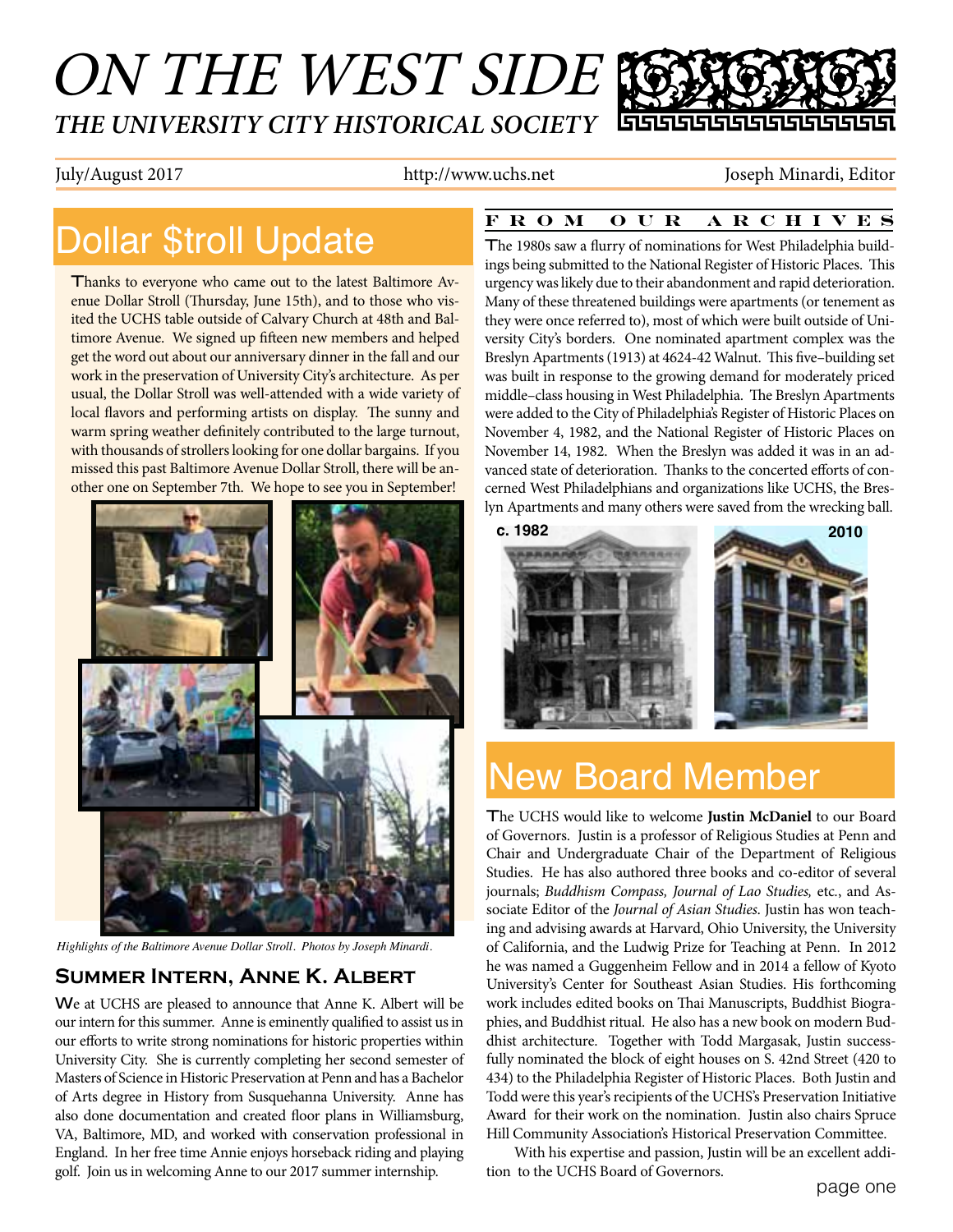*Courtesy of the Penn Archives. Photo by Joseph Minardi.*



These views of University City are of 48th Street looking north from Baltimore Avenue. The houses on the right of the photos are twin houses built in the fanciful Queen Anne Revival style, which was a popular style when these homes were built by Charles Henderson in March of 1897 on the site of a former lumber yard. Typical of the style, the houses feature corner turrets capped with conical or "witch cap" roofs. North of the Queen Anne homes are houses built by Charles W. Budd in March of 1903 in a different style. Budd built his houses for \$5,400 each and feature a dormer window and Spanish tiled roofs.

### **University City Then & Now:** East side of 48th Street, north of Baltimore Avenue

**2017**

*We know that UCHS members love to read about our neighborhood's rich history, and when a good book comes along, we'll make a recommendation for addition to your library*.

Very few books have ever been written to focus specifically on West Philadelphia architecture. The book *Historic Architecture in West Philadelphia, 1789-1930s* gives a thorough examination of the glorious architecture and the history of the neighborhood dating back to the earliest settlements up to the twenty-first century.

The first chapter tells the history of West Philadelphia including a

discussion of early settlers, taverns, charitable institutions, and the first streetcar suburb. One of the biggest events to occur in West Philadelphia during the nineteenth century was the relocation of the University of Pennsylvania from 9th Street in Center City to West Philadelphia, an event that would have long lasting repercussions. Drexel University followed suit, setting up shop in West Philly in 1892. Penn, Drexel, and a handful of other schools of higher learning in West Philadelphia led to the moniker of "University City," a name that is still used with pride.

> A: All floors which are waxed need to be periodically stripped of built-up old wax and dirt before re-waxing. Use any commercial wax remover, so long as its specified for use on wood floors, not tile or linoleum.

The second chapter deals with The Woodlands, the famous Hamilton mansion built in the eighteenth century. Not only is The Woodlands mansion an important building from an historical standpoint, The short-lived firm of Anderson & Haupt was the partne ship of Julius J. Anderson and Max Haupt. While Anderson & Haupt were primarily concerned with big projects such moving picture theaters, factories, and houses of worship, the also designed a number of homes in West Philadelphia and els where in the city. The duo were in business from 1909 to 191 with Anderson going solo from 1915 to 1919.

one of its owners, William "of the Woodlands" Hamilton, held many a lavish fete here. This particular William (a grandson of the original owner) also expanded the mansion into its magnificent present Adamsesque style with its imposing tetrastyle portico. William of the Woodlands was also responsible for the creation of Hamiltonville, an early suburban settlement. Later developers would try to replicate Hamilton's vision but on a smaller scale. With the increase and improvements in public transportation, the countrified setting of West Philadelphia became an ideal place

for wealthy city dwellers to build their dream homes in the suburbs. Subsequent chapters break down University City by individual sec-

tions including the campus area, Spruce Hill, Cedar Park, Garden Court, Walnut Hill, and Powelton Village. Each chapter is filled with colorful modern photos and historic images.

Joseph Minardi, the author of the book, was inspired to write it because of Robert Skaler's book on University City, published in 2002. It seemed quite surprising that a neighborhood as amazing as University City didn't have many books written about it. The author of this book went on to write two more books about different sections of Philadelphia and is currently working on a fourth book that will include a chapter on West Philadelphia as well as Southwest Philadelphia.

# WINDOW THLK: A GLOSSHRY

## UCHS Recommended Reading: Historic Architecture in West Philadelphia: 1789-1930s



*Front cover of "Historic Architecture in West Philadelphia, 1789-1930s" by Joseph Minardi. Courtesy of Schiffer Publishing, Ltd., 2010.*

Q: I**s there a safe way to remove old wax from my floors without damaging the patina?**

From *The Old-House Journal*, November, 1981.

### **Wax Build-Up**

# Ask the Experts

## **Profiles in Architecture**

Anderson & Haupt

#### **Selected Relevant Commissions:**

- **1909:** Cohen, Barnett, residences (6), 52nd and Chestnut area
	- Levinson, Morris, residences (6), 60th and Market area Residences (11), 61st and Market area
	- Store and dwelling, southwest corner of 63rd and Vine.
- **1910:** Cohen, Barnett, tenements (3), 51st and Walnut area
- Benham & Raidman, moving picture theatre, 59th & Market
	- Raidman, Nathan, residences (43), 60th and Pine area Residences (4), 60th and Market area
		- Residences (4), NS of Market, 97' West of 59th
		- Residences (7), NS of Walnut, East of 55th
- Sigel, Louis, residences (7), 82nd and Dicks area

|                             |  | Residences (10), 61st and Lansdowne area                       |
|-----------------------------|--|----------------------------------------------------------------|
| er-<br>эn<br>as<br>ey<br>e- |  | Residences (3), 84th and Eastwick area                         |
|                             |  | Residences (7), WS of 67th, 75' North of Woodland              |
|                             |  | 1911: Cohen, Barnett, Le Blanche Apartment, 5100-8 Walnut      |
|                             |  | Gibson, William, apartment, SW corner of 45th and Walnut       |
|                             |  | Sharp, Richard H., residences (29), Markoe and Walnut area     |
|                             |  | West Philadelphia Construction Company,                        |
| 4,                          |  | flat houses (22), 55th and Allison                             |
|                             |  | Beth El Synagogue, 54th and Haverford                          |
|                             |  | Residence, NS of Baltimore Ave, 279' East of 55th              |
|                             |  | Residences (7), 201-213 S. 60th                                |
|                             |  | 1912: Benn, M.A., moving picture parlour, 3323 Chestnut        |
|                             |  | Moving picture parlour, 64th and Woodland                      |
|                             |  | Hamilton, Robt., moving pictures, Redfield & Lansdowne         |
|                             |  | Raidman, Nathan, apartments (13), 50th and Catharine           |
| t                           |  | Sharp, Richard H., apartments (29), 46th, Walnut/Locust area   |
|                             |  | 1914: Seidman & Getz, residences (35), 57th and Christian area |
| Anderson alone              |  |                                                                |
|                             |  |                                                                |

**1915:** Morris, Dutch, 5310 Market, alterations & additions to office and residence

# CELEBRATE QUR 50TH!

*Continued from previous issue*.

**Lancet Window:** A tall, narrow window with a pointed arch top, very often with diamond shaped lights (called quarrels). Characteristic of Gothic architecture.

**Lattice Window:** A window with diamond-shaped lights. Also called a lozenge window. It has its origins in medieval architecture, when the lattice was formed by lead cames. In some revival architecture, the glazing bars in a lattice window are made of wood.

**Leaded Glass Windows:** A window composed of pieces of glass that are held in place with lead strips, or cames. The glass can be clear, colored, or stained.

**Lights:** The panes of glass in a window, as in eight-light or twelve-light window. Double-hung windows are designated by the number of lights in upper and lowers sash, as in sixover-six.

**Lintel:** A piece of wood, stone, or steel placed horizontally

across the top of window and door openings to support the walls immediately above.

**Loop Window:** A long, narrow, vertical opening, usually widening inward, cut in a medieval wall, parapet, or fortification for use by archers. Also called a balistraria. Sometimes interpreted in Romanesque Revival architecture.

**Louver Window:** A window having louver or slats, that fill all or part of an opening. It's used to provide ventilation.

**Lozenge:** Any diamond shaped ornament or design. Also an obsolete term for a diamond-shaped pane of glass. A window composed of diamond-shaped panes is called a lozenge window.

**Lucarne:** A small dormer window in a spire or steeplypitched roof.

**Lunette:** A crescent-shaped window framed by mouldings or an arch.

From *Talk to Me of Windows: An Entertaining Story About Windows*, F. Palmer Cook, New York, New York, 1971.

*To be continued in next issue.*

Join us for our Golden Anniversary celebration at the Restaurant School at Walnut Hill College (4207 Walnut Street) in November, with a 1960s theme, a guest speaker, and great food and drink. Stay tuned to future issues of On The West Side for further details as they become available.